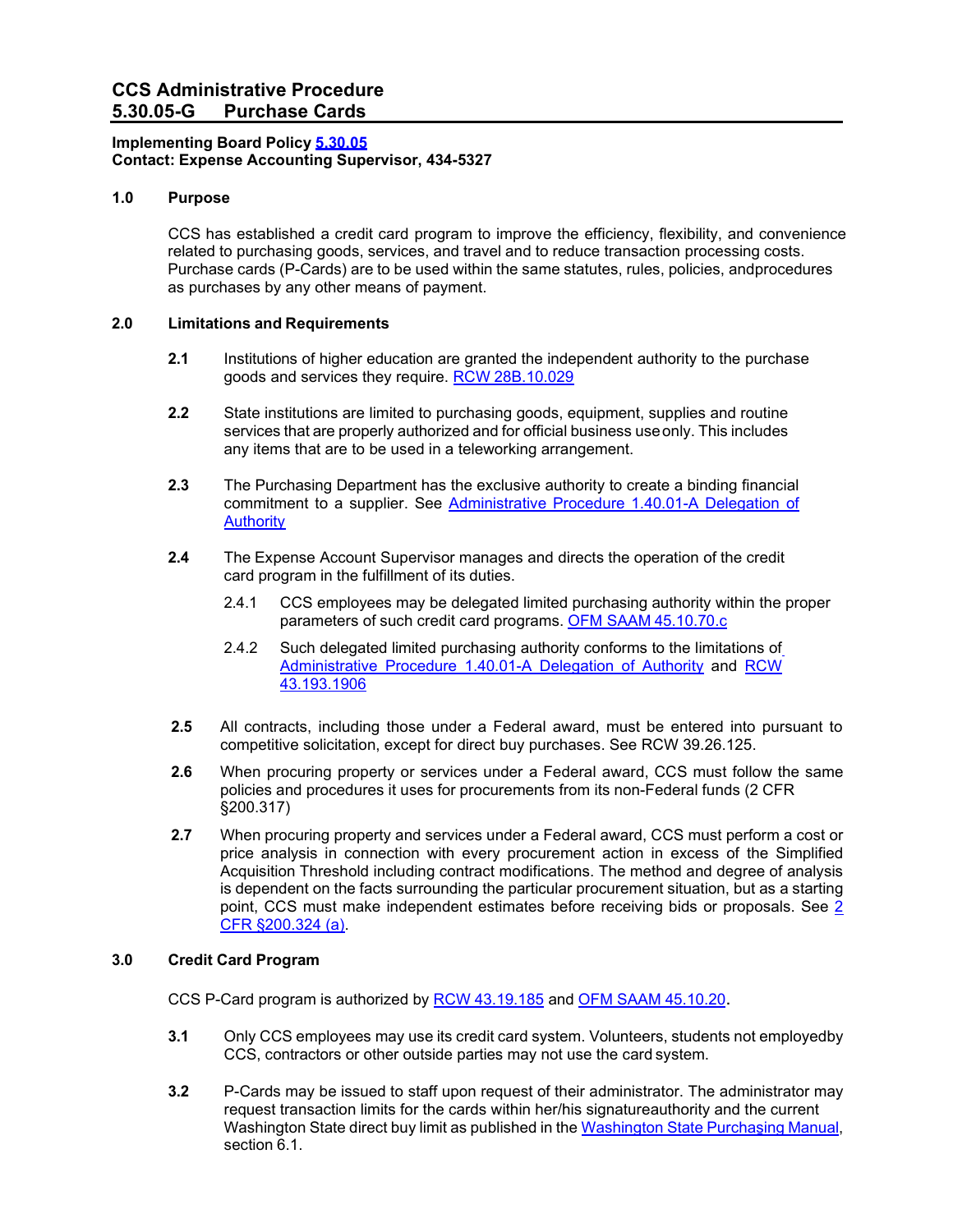- **3.3** All employees must undergo training in proper use of the credit card systems and executive a cardholder agreement before they are authorized to make purchases using them. OFM SAAM [45.10.60](http://www.ofm.wa.gov/policy/45.10.htm)
	- 3.3.1 The P-Card Department provides training programs for the proper use of the credit card system and publishes the current procedures and regulations on its web page Credit Card [Program.](http://ccsnet.ccs.spokane.edu/Purchasing/CUSTOM-PAGES/Credit-Card-Programs.aspx)
	- 3.3.2 Employees are required to maintain knowledge of current rules, processes and regulations through periodic review of information posted on the Credit Card Program web page.

#### **4.0 Credit Card Custodian**

- **4.1** The administrator requesting the issuance of a credit card shall designate a card custodian and appoint the employee(s) who will review and process the daily transactionsin the bank's online processing system.
- **4.2** Custodians of credit cards must maintain a contemporaneous log of transactions as they are being made.
	- 4.2.1 At the end of each monthly accounting cycle, custodians must:
		- 4.2.1.1 Reconcile the bank card monthly statement with the log sheets and attach detailed receipts for all transactions.
		- 4.2.1.2 Submit the log sheet to the administrator for approval and signature.
		- 4.2.1.3 Forward the documents to mailstop 1007, by the tenth day of the following month. OFM SAAM [45.10.70.e](http://www.ofm.wa.gov/policy/45.10.htm)
- **4.3** Credit cards must be issued in an individual's name.
	- 4.3.1 Administrators are encouraged wherever possible to request cards in individual's names instead of department names, as there is no fraud loss protection provided for department named cards.
	- 4.3.2 Any fraud losses encountered in such circumstances will be deducted from rebates to the campus.

#### **5.0 Credit Card Program Violations**

The P-Card Department has the authority to suspend or terminate an employee's use of CCScredit cards for the following causes:

- **5.1** Splitting, segmenting or stringing multiple orders in an attempt to circumvent the established procurement limits on a P-Card or the obligation to conduct a competitive bidOFM [SAAM](https://www.ofm.wa.gov/accounting/saam/contents) [45.10.50;](https://www.ofm.wa.gov/accounting/saam/contents)
- **5.2** Failure to obtain and submit itemized receipts for transactions OFM SAAM [45.10.70.f;](https://www.ofm.wa.gov/accounting/saam/contents)
- **5.3** Failure to process charges in a timely manner within the bank's online credit card system OFM SAAM [45.10.70.f;](https://www.ofm.wa.gov/accounting/saam/contents)
- **5.4** Failure to maintain and submit credit card log sheets and monthly statements in a timely manner OFM SAAM [45.20.30;](https://www.ofm.wa.gov/accounting/saam/contents)
- **5.5** The improper use of a P-Card for prohibited transactions that involve cash, gifts, alcohol, personal use, or purchases from an employee's immediate family. OFM SAAM [45.10.50](https://www.ofm.wa.gov/accounting/saam/contents)